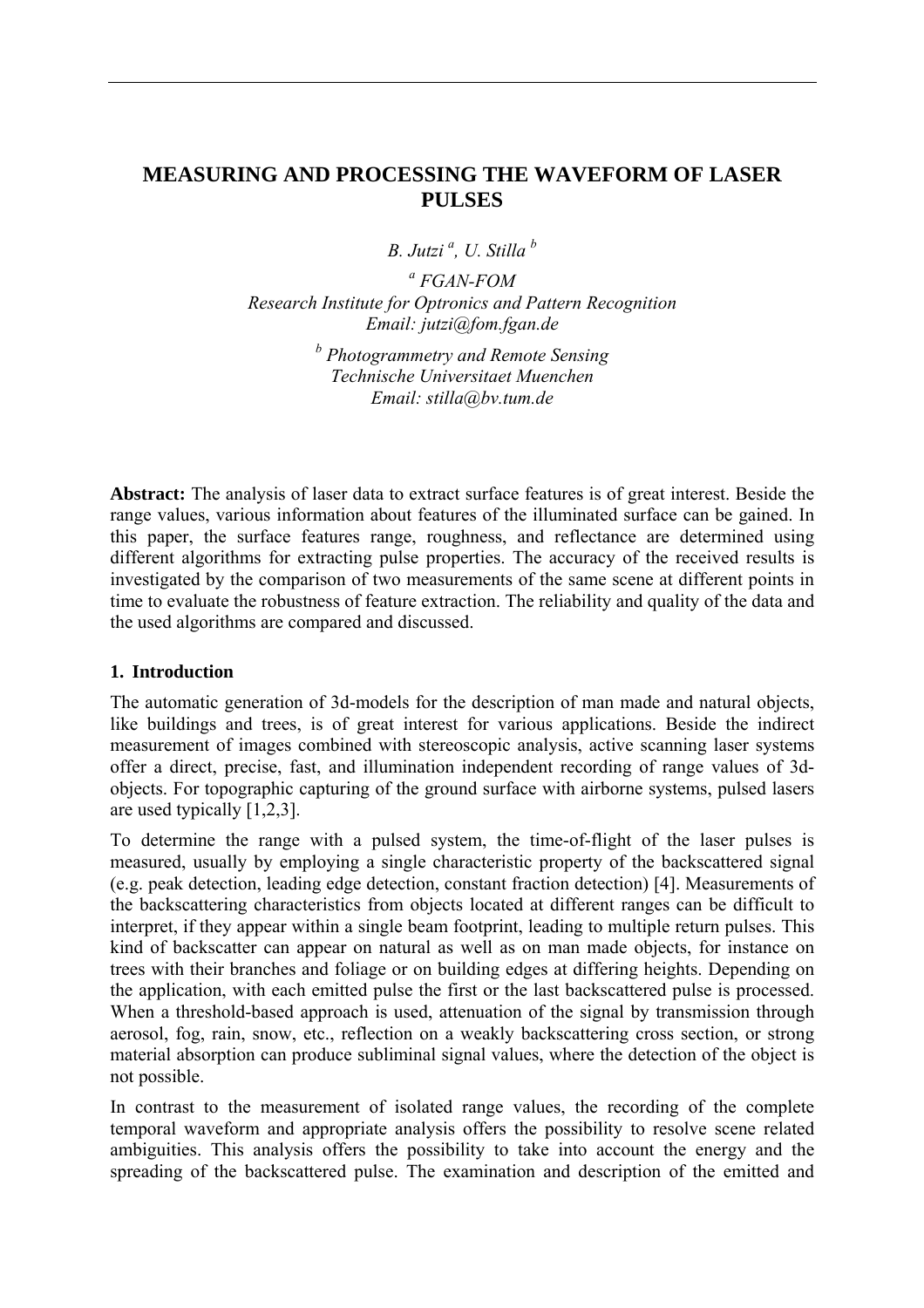backscattered pulse shape under various surface conditions [5,6] are the basis for the interpretation of the recorded waveform. The prediction of the resulting waveform by simulating the illumination of a complex surface can be helpful [7]. The reliability and quality of the waveform analysis is relevant for the accuracy of change detection with pulsed laser scanner systems for monitoring purposes like rockslide, snow cover, glacier change, and plants growth.

Recent developments of laser scanner systems led to systems that allow capturing the waveform with approximately 1 GSamples/s: RIEGL LMS-Q560, LITEMAPPER 5600, OPTECH ALTM 3100, TOPEYE II. This waveform sampling rate provides a range resolution of 0.15 m. Our experimental system measures at a sampling rate of 20 GSamples/s (0.0075 m) and resolves fine structures with high accuracy. For interpretation of this received waveform a general understanding of the underlying physical principles is necessary.

In this paper, we describe investigations of the accuracy of different waveform analysis algorithms for pulse properties extraction. The experimental system for a fast recording of signals is described in section 2. In section 3, different techniques for extracting the pulse properties are discussed. The performed experiments are explained in section 4, and the obtained accuracy measurements are depicted. We conclude with a discussion about the received surface features.

# **2. Recording the scene**

An experimental setup for exploring the capabilities to recognise urban objects using a laser system was built. For the main investigations of the influence of different object properties on the waveform, a pulsed laser system with multi photon detection was used. The measurements were carried out by an experimental setup consisting of a laser system and a captured scene with typical urban objects and materials (Figure 1).



Figure 1: Images of the test scene with different urban objects. a) digital photo, b) laser range image, c) laser reflectance image

# **2.1. Laser system**

The laser system has three main components: an *emitter unit*, a *receiver unit*, and a *scanning unit*.

For the *emitter unit*, we use a short duration laser pulse system with a high repetition rate (42 kHz). The pulsed Erbium fibre laser operates at a wavelength of 1.55 µm. The average power of the laser is up to 10 kW and the pulse duration is 5 ns (full-width-half-maximum of the pulse). The beam divergence of the laser beam is approximately 1 mrad.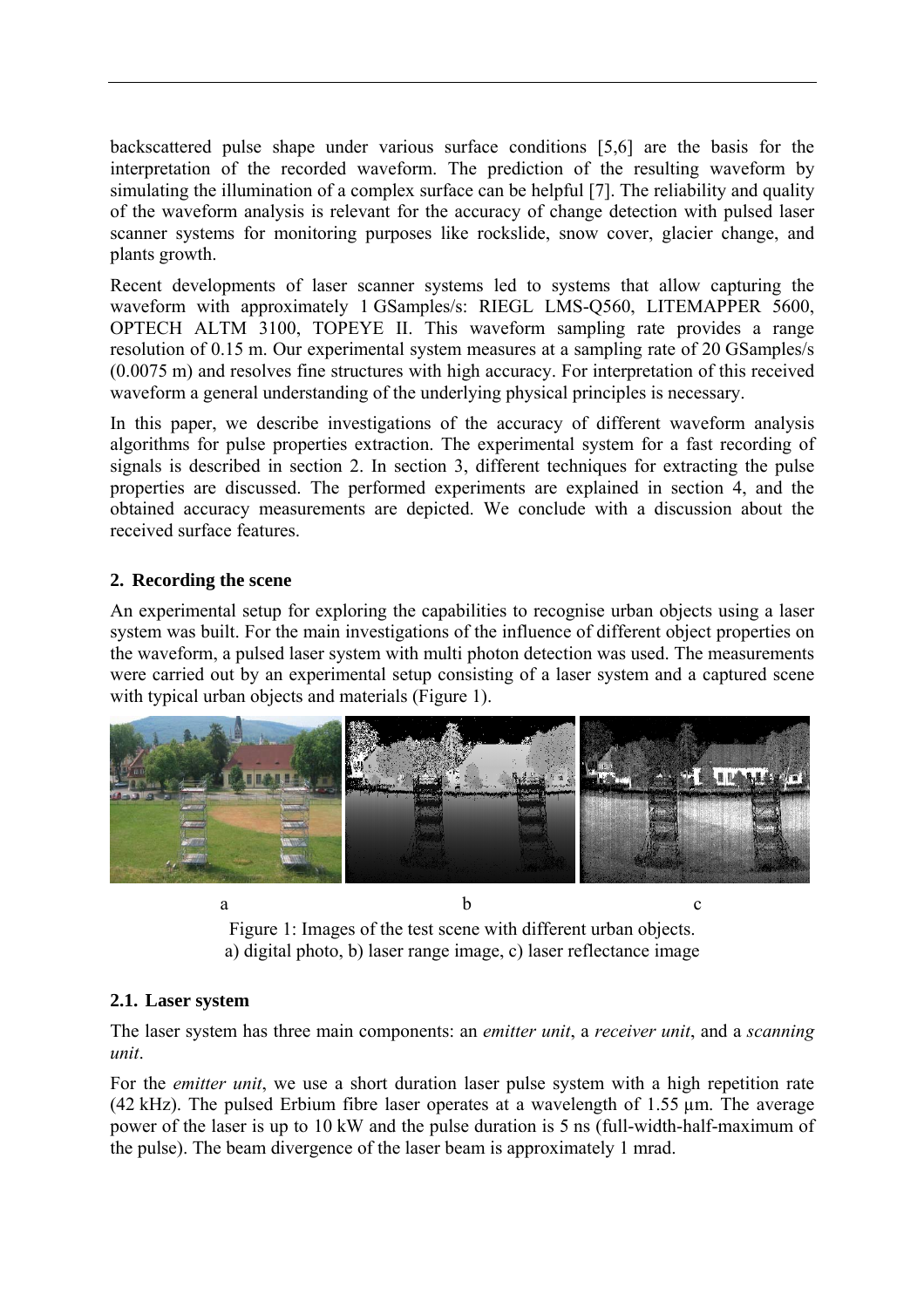The *receiver unit* to capture the waveform is based on an optical-to-electrical converter. This converter contains an InGaAs photodiode sensitive to wavelengths of 900 to 1700 nm. Furthermore, we use a preamplifier with a bandwidth of 1 GHz and an A/D converter with 20 GSamples/s. The A/D conversion and digital recording is accomplished using a digital memory oscilloscope.

The *scanning unit* for the equidistant 2-d scanning consists of a moving mirror for elevation scan (320 raster steps of 0.1 $\degree$ ) and a moving platform for azimuth scan (441 raster steps of 0.1 °). The field of view is 32 ° in vertical and 44 ° in horizontal direction.

# **2.2. Recording the scene to a data cuboid**

The experimental system is used to capture the test data used in the development of algorithms for analysing the temporal signal. The aim is to design algorithms for the assessment of an airborne laser system.

For the investigations, a measuring platform is placed at a height of 15 m, pointing at an outdoor scene. Objects in the scene are buildings, streets, vehicles, parking spaces, trees, bushes, and grass. Some objects are partly occluded and the materials show various backscattering characteristics.

For each orientation of the beam within the scanning pattern, the emitted signal and the received signal are recorded over the time *t* for the time interval  $t=t_{min}$  to  $t=t_{max}$ . The time interval selected for the recording of the signal depends on the desired recording depth of the area and the expected range of the objects of interest (in our case up to 200m). For each discrete time or range value the intensity value of the pulse is stored. The entire recording of a scene can be interpreted and visualised as a discrete data cuboid *I(x,y,t)*, where the measured intensity at each time *t* and each beam direction *(x, y)* is stored. This cuboid can be interpreted in different ways. It has to be taken into account the recording geometry for correct interpretation of the data.

# **3. Analysing the waveform for pulse property extraction and surface features**

To obtain the surface characteristics, each waveform  $s(t)$ :  $=s<sub>xy</sub>(t)=I(x,y,t)$  of the cuboid is analysed. The surface inside the beam footprint generates a return pulse. To detect and separate these from the noise, a signal dependent threshold is estimated. Therefore the signal background noise is estimated. If the intensity of the waveform is above three times the noise standard deviation ( $3\sigma_n$ ) for duration of at least 5 ns (full-width-half-maximum of the pulse), a pulse is assumed to be found. A section of the waveform including the pulse is passed on to the subsequent processing steps.

Typical surface features we want to extract from a waveform are *range*, *roughness*, and *reflectance*. The waveform properties corresponding to these surface features are: *time*, *width* and *amplitude*. The estimated parameters for waveform properties are the averaged time value *τ* (leading to an estimate for the *range*), width *w* (*roughness*) at full-width-half-maximum of the pulse, and maximum amplitude *a* (*reflectance*).

For the measurements of the test scene we assumed to receive *reflectance* values in between 10% to 80%. There are strong variations within the *reflectance* for the same material, caused by the measurement situation. These values should be used with care.

A rough surface, i.e. a surface of a certain depth, will widen the laser pulse upon reflection. Therefore, the *width* of the pulse is a clue to the surface *roughness*. Also, the widening of the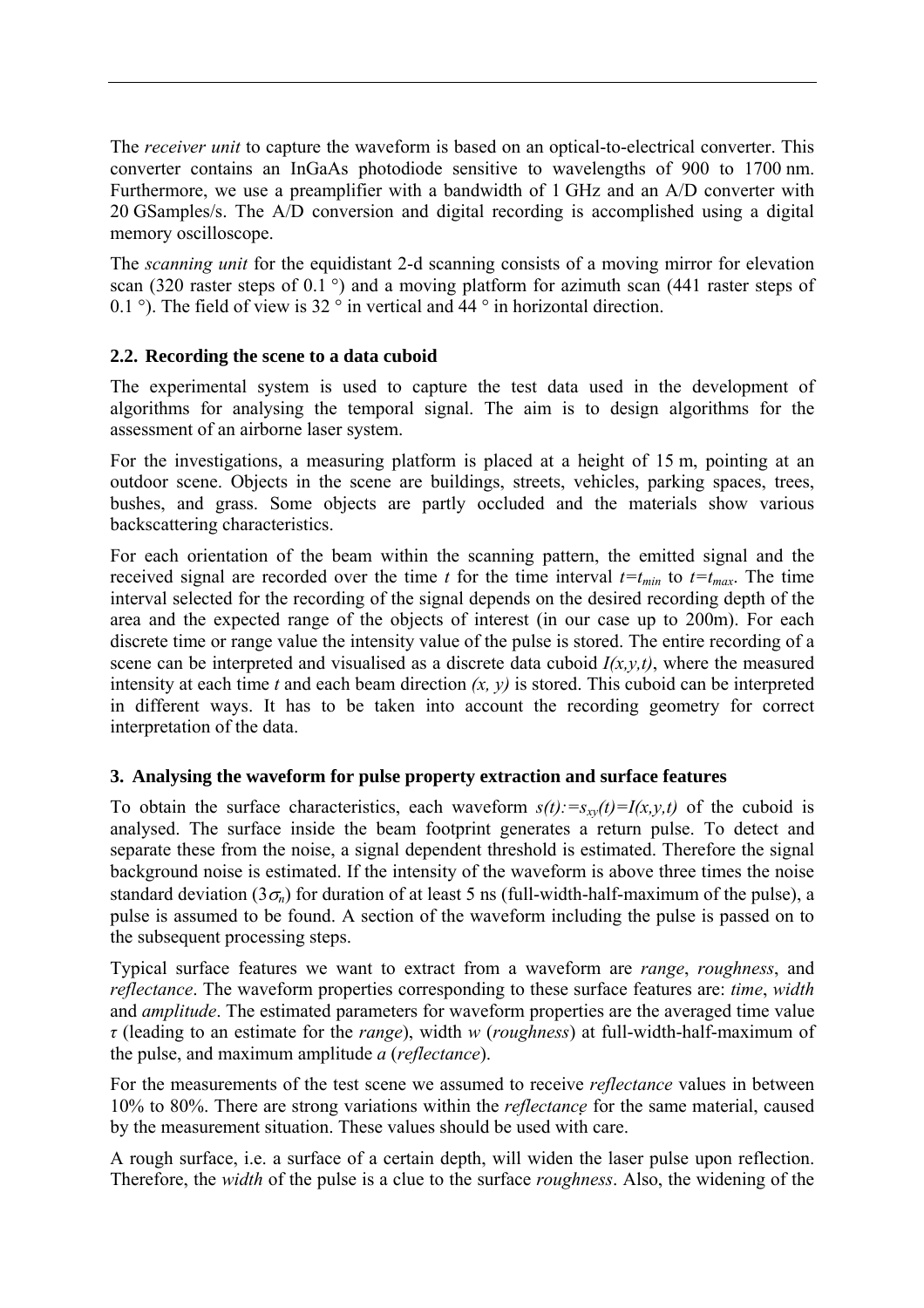pulse causes the reflected photons to be spread over a greater amount of time, thus reducing the peak amplitude. Therefore, to estimate the *roughness* or *reflectance* features of a surface the pulse *width* and *amplitude* have to be known. Estimating just the *amplitude* of a pulse without considering this dependency will lead to inaccurate and noisy *reflectance* values.

When it comes to estimating the *roughness*, a slanted plane or a multitude of small surfaces in close proximity at slightly differing elevations (i.e. vegetation) can lead to the same observation as a rough surface. A slanted plane can be identified by examining the neighbourhood. Many small surfaces are just another description of one single rough surface, and therefore not a problem.

The pulse shape varies between measurements. Therefore, extracting the relevant properties of the waveform can be difficult. Several algorithms have been investigated, not all of them able to measure all three of the above properties. By capturing the emitted and the received waveforms for each single shot, the waveform shapes can be analysed separately and compared to each other. This has the advantage of removing the pulse shape dependence from the resulting features.

The waveform analysis offers the possibility to detect multiple pulse reflections caused by several overlapping and partly illuminated objects. This capability is not central to the studies conducted in this paper.

### 3.1.1.Peak algorithm

The *range* and the *reflectance* values are determined by the maximum pulse amplitude, where the highest reflectance is expected (Figure 2a). The magnitude of the maximum pulse amplitude is normalised by the maximum pulse amplitude of the emitted pulse to reduce the influence of intensity fluctuations of the laser system on the measurement. Local spikes on the pulse waveform strongly affect the feature determination. For noisy signals, a low pass filter is recommended to determine the global maxima. To measure the surface *roughness*, the width of the pulse is calculated by the full-width-half-maximum value of the pulse.

#### 3.1.2.Leading edge algorithm

Whenever the waveform intensity rises above a predetermined threshold, a pulse is detected. The *range* is determined by the time the threshold is overshot (Figure 2b). The threshold value can be a predefined fixed value, but then the ranging detection strongly depends on the pulse waveform, amplitude, and width. We use half the maximum amplitude of the pulse as the threshold with linear interpolation of the last sub-threshold and the first super-threshold time for range determination. This ranging method gives the shortest range values.

#### 3.1.3.Constant fraction algorithm

For *range* estimation, the pulse waveform *s(t)* is inverted, delayed for a fixed time *T*, and added to the original pulse (Figure 2c). The combined signal  $c(t)$  has a zero crossing point insensitive to the pulse magnitude, but depending on the pulse waveform and width [8]. We use 2.5 ns as the delay time *T*.

$$
t_{CF} \Leftrightarrow c(t) = s(t) - s(t+T) = \begin{cases} t_{CF} & \text{if } c(t) = 0\\ 0 & \text{if } c(t) \neq 0 \end{cases}
$$
 (1)

For symmetric pulse waveforms, the traditional constant fraction algorithm delivers good results. But, for an asymmetric noisy waveform the delayed signal should be reversed in time as well, to avoid ambiguities of the zero crossing point.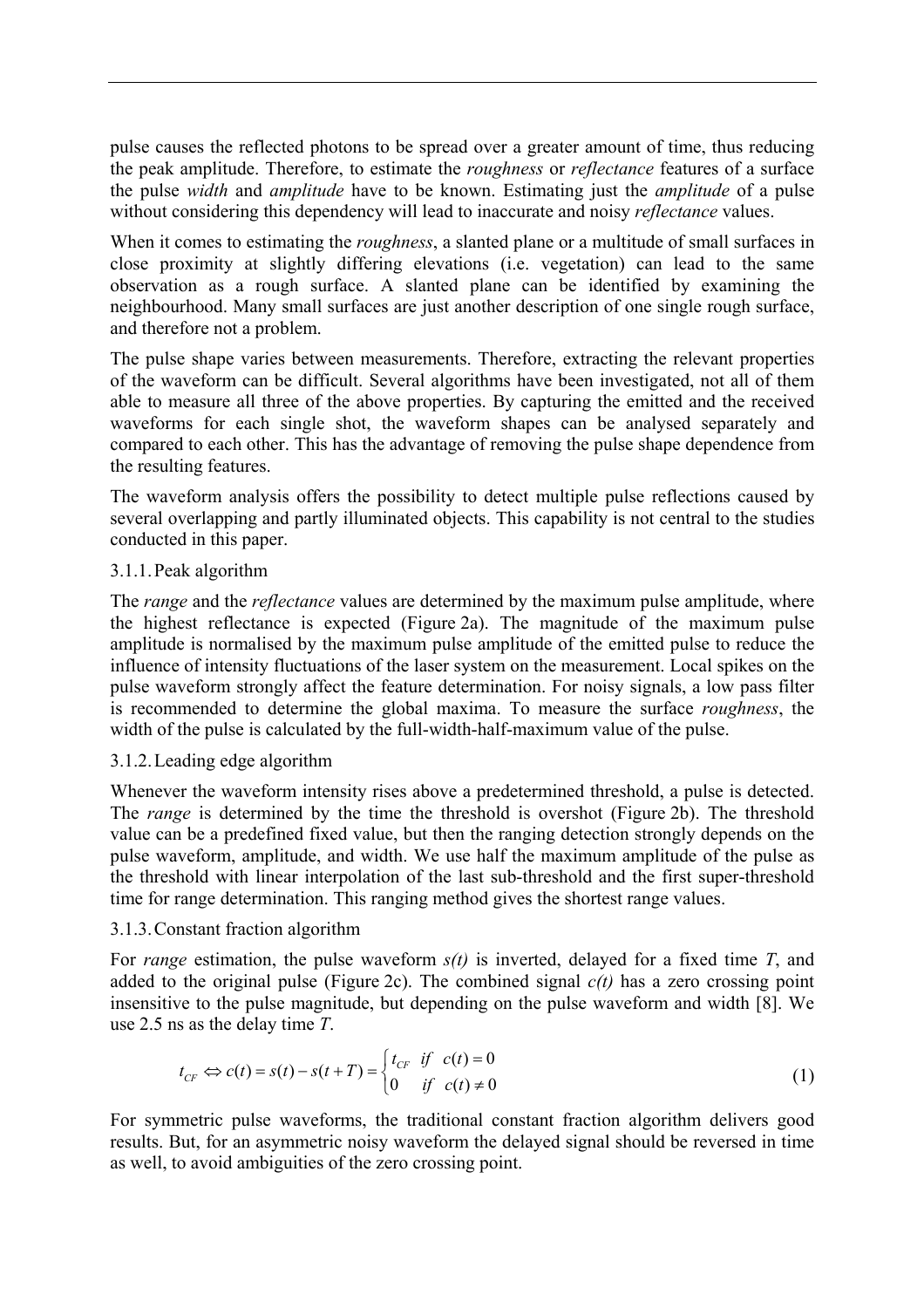#### 3.1.4.Centre of gravity algorithm

In this algorithm, the time value (*range*) is determined (Figure 2d) by integrating the pulse waveform *s(t)*

$$
t_{CoG} = \frac{\int_{0}^{T} t \, s(t)dt}{\int_{0}^{T} s(t)dt} \tag{2}
$$

This approach delivers good results for small noise amplitudes and variable pulse waveforms.

The following methods to further process the pulse properties are not part of the Centre of gravity algorithm, but are well suited to complement it. Generally, integration over a section of the signal has the advantage of reducing the noise dependence compared to the aforementioned methods relying on single samples [9]. We call the integral of the waveform *s(t)* shown in the denominator of Equation 2 the *pulse strength*. From this, the *reflectance* value  $a_0$  can be calculated assuming a Gaussian and using the Inverse error function ( $erf^{-1}$ ) and the width *w*

$$
a_0 = \frac{2 \, erf^{-1}(0.5)}{\sqrt{\pi} \, w} \int_0^r s(t) dt \tag{3}
$$

Furthermore the *roughness*  $w_0$  is approximated by the width of the central pulse area contributing 0.76 of this *pulse strength* with

$$
\int_{t_{CoG}+\frac{w_0}{2}}^{t_{CoG}+\frac{w_0}{2}} s(t)dt = erf(\sqrt{\ln 2}) \int_{0}^{T} s(t)dt
$$
\n(4)

This conforms to the pulse width at full-width-half-maximum used in Section 3.1.1 and 3.1.5.



Figure 2: Algorithms for feature extraction. a) peak detection, b) leading edge detection, c) constant fraction detection, d) centre of gravity detection

### 3.1.5.Levenberg-Marquardt algorithm

Here, the recorded waveform  $s(t)$  of the pulse is approximated by a Gaussian  $g(t)$  to get a parametric description. Fitting a Gaussian to the complete waveform has the advantage of decreasing the influence of noise and waveform fluctuation. To estimate the relevant waveform properties of the structures the Levenberg-Marquardt optimization algorithm [10] with iterative parameter estimation is used. The estimated parameters for waveform properties are the averaged time value *τ*, width *w* at full-width-half-maximum of the pulse, and maximum amplitude *a*: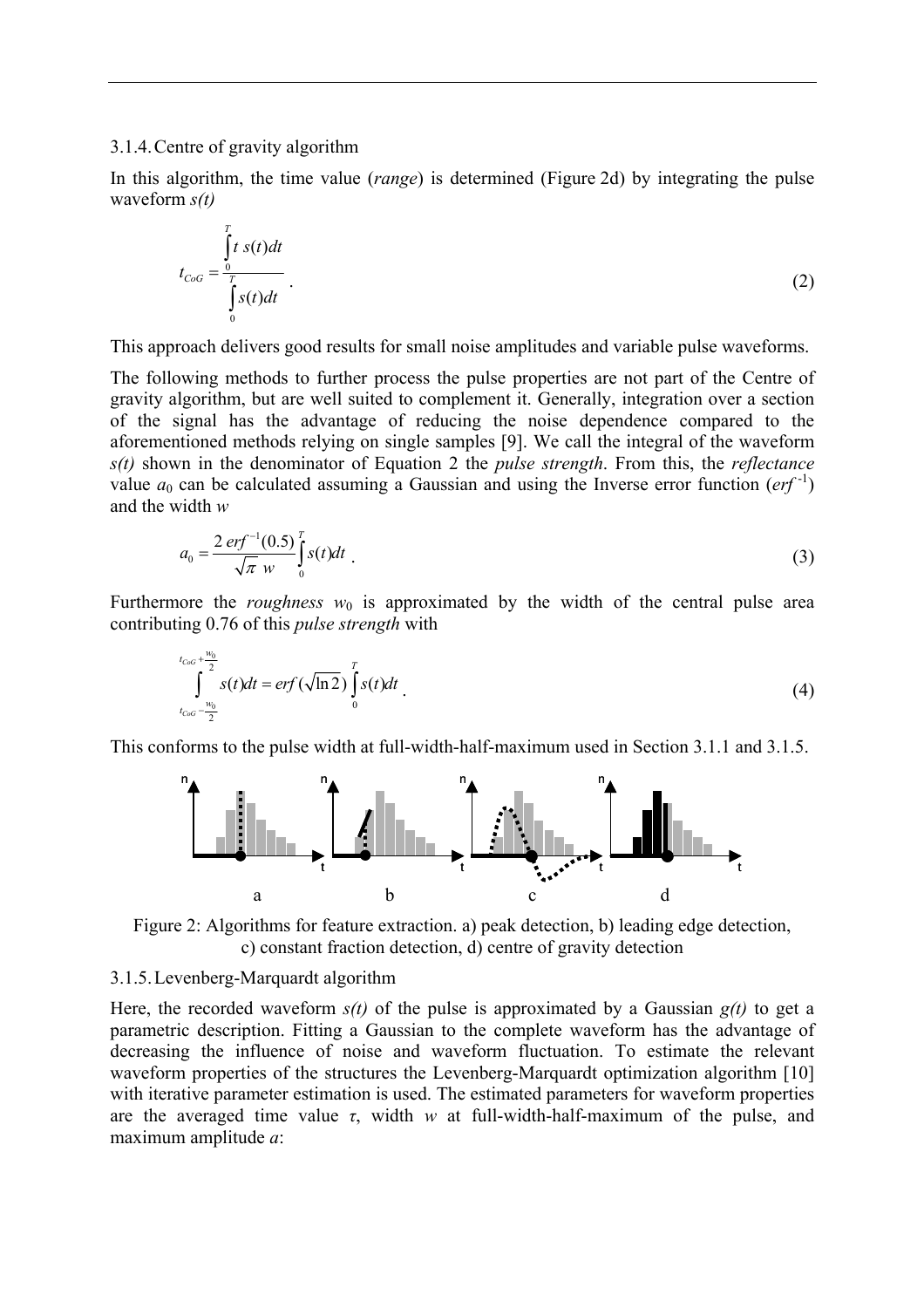$$
g(t) = a \exp(-\frac{(t-\tau)^2}{w^2} 4 \ln 2)
$$
 (5)

This method requires an initial value  $(\tau_0, w_0, a_0)$  of the parameter vector to be estimated. We use the time of the pulse maximum for  $\tau_0$ , the width of the signal at half pulse height<sup>[1](#page-5-0)</sup> for  $w_0$ and the value of the of the pulse maximum for  $a_0$ .

### 3.1.6.Correlation algorithm

The correlation algorithm, also known as *matched filter* has been developed with radar signals in mind [11] and is now a well-known part of general systems theory [12,13].

The correlation is computed by the cross-correlation  $R_{XS}$  between the waveform of the emitted pulse *x* and the received waveform *s*. We obtain the output waveform *y* with a local maximum at the delay time *τ*.

$$
y(t) = R_{\text{xs}}(t - \tau) \tag{6}
$$

Then the output waveform with improved *SNR* is analysed by a detection filter for local maxima to determine the travel time of the pulse. By using the correlation signal for processing the travel time a higher accuracy is reached than by operating on the waveform. This is because the specific pulse properties (e.g. asymmetric shape, spikes) are taken into account and so less temporal jitter can be expected. For the detection the preservation of the waveform has no relevance, only maximizing the *SNR* is important.

Furthermore, the range resolution of the laser system generally depends on the temporal width of the emitted pulse waveform. Short pulse waveforms decrease the average signal power and the associated *SNR*. To increase the temporal waveform width without decreasing range resolution we need to consider waveform compression. The typical time-bandwidth product of a conventional system is  $BT \approx 1$ , but with an increasing bandwidth *B* of the receiver and a corresponding waveform the range resolution *∆R* is increased and we obtain with the speed of light *c*

$$
\Delta R = \frac{c}{2B} \tag{7}
$$

Then the improved range resolution of the laser system is inversely proportional to the bandwidth.

#### **4. Experiments**

The experiments are carried out to investigate the reliability and quality of feature extraction. The data is recorded with a laser system by measuring the same scene at different time stamps and proof the accuracy by the received multiple measurements. The measured surface features are compared with each other. The scene includes a mixture of man made objects and vegetation. For our investigations the relative accuracy between the measurements is proofed.

Two data cuboids of the same scene with a short time shift were recorded. The data cuboids were analysed by the algorithms mentioned above and for each detected pulse the surface

<span id="page-5-0"></span><sup>&</sup>lt;sup>1</sup> The Gaussian has a width of  $w_0 = \sigma \sqrt{8\ln 2}$  at one half of its maximum height. Therefore, the  $\sigma$  of any given Gaussian is approximately 0.42 times this width. We choose this particular height to get a feature that is as robust as possible.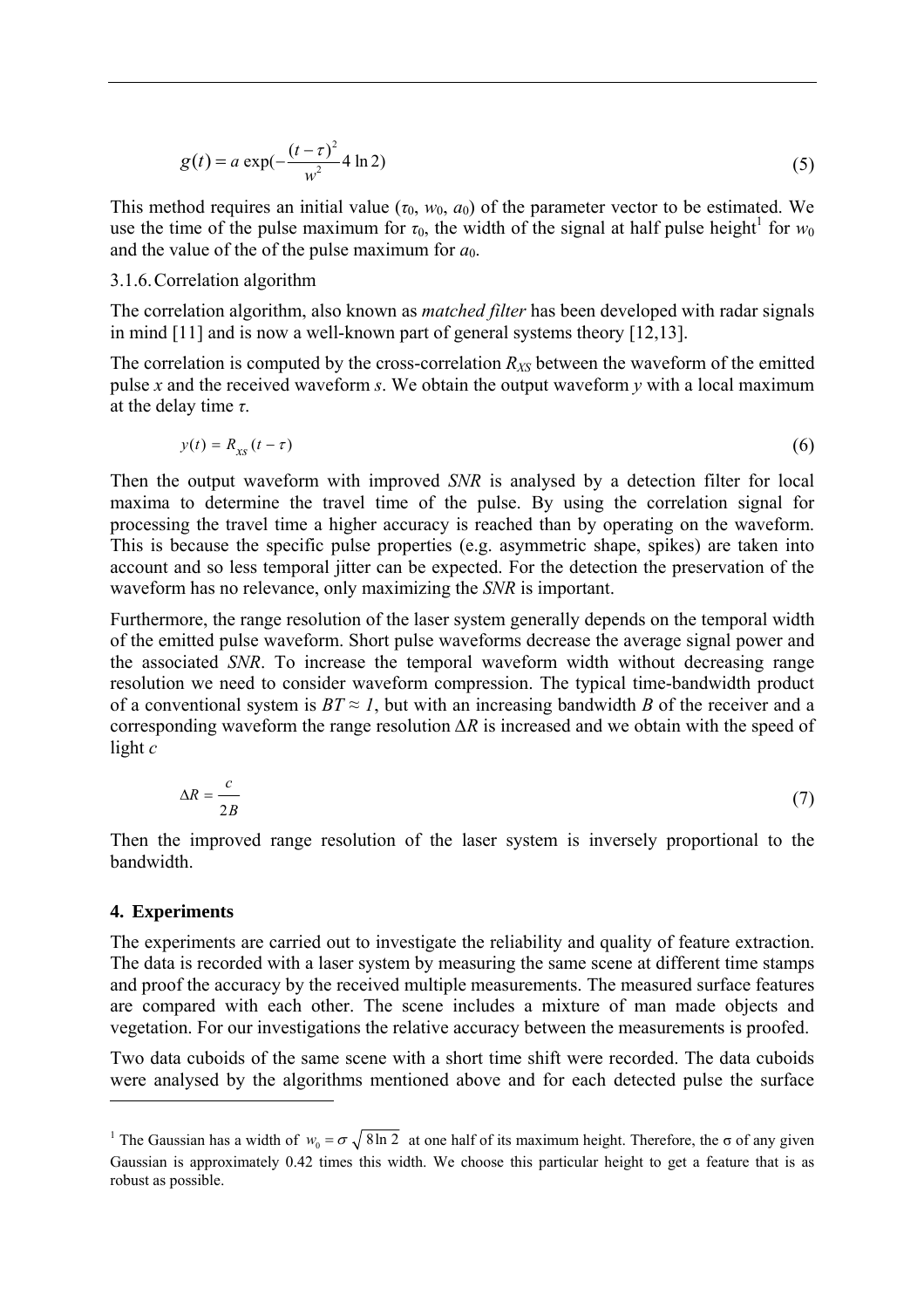features *range*, *roughness*, and *reflectance* are determined. To compare the accuracy of determining surface features the corresponding pulses of the same illuminated surface for both measurements have to be found. The corresponding pair has to be below a given threshold in distance (0.5 m) to avoid outliers. Then the determined pair of pulses from the two measurements should depend on the same illuminated area with the same surface characteristic. Ideally they should deliver the same surface features.

Depending on the area size in relation to the beam footprint it is possible, that the complete pulse intensity is backscattered from the first illuminated surface in propagation direction. The following surfaces give only poor or none reflections. For instance, a tree with dense foliage caused by the summer season may return only a single reflection response per laser pulse illumination.

#### 4.1.1.Accuracy of measuring the range

Because of the strong fluctuation in the temporal shape from pulse to pulse the emitted and the received waveforms are processed by the algorithms as described in Section 3. The difference of the relative range value between the emitted and each received waveform per single shot is used to determine the absolute *range* value. The difference in *range* between both measurements for relative accuracy is determined and accumulated in a histogram. Figure 3 shows the histograms for the derived range differences of the investigated algorithms.



Figure 3: Difference histograms for the feature *range* of the investigated algorithms

Furthermore the standard deviation of difference in *range* for each algorithm is processed (Table 1). The analysis shows that the correlation (Figure 3f) reaches the best result, followed by the Levenberg-Marquardt algorithm (Figure 3e). The leading edge algorithm provides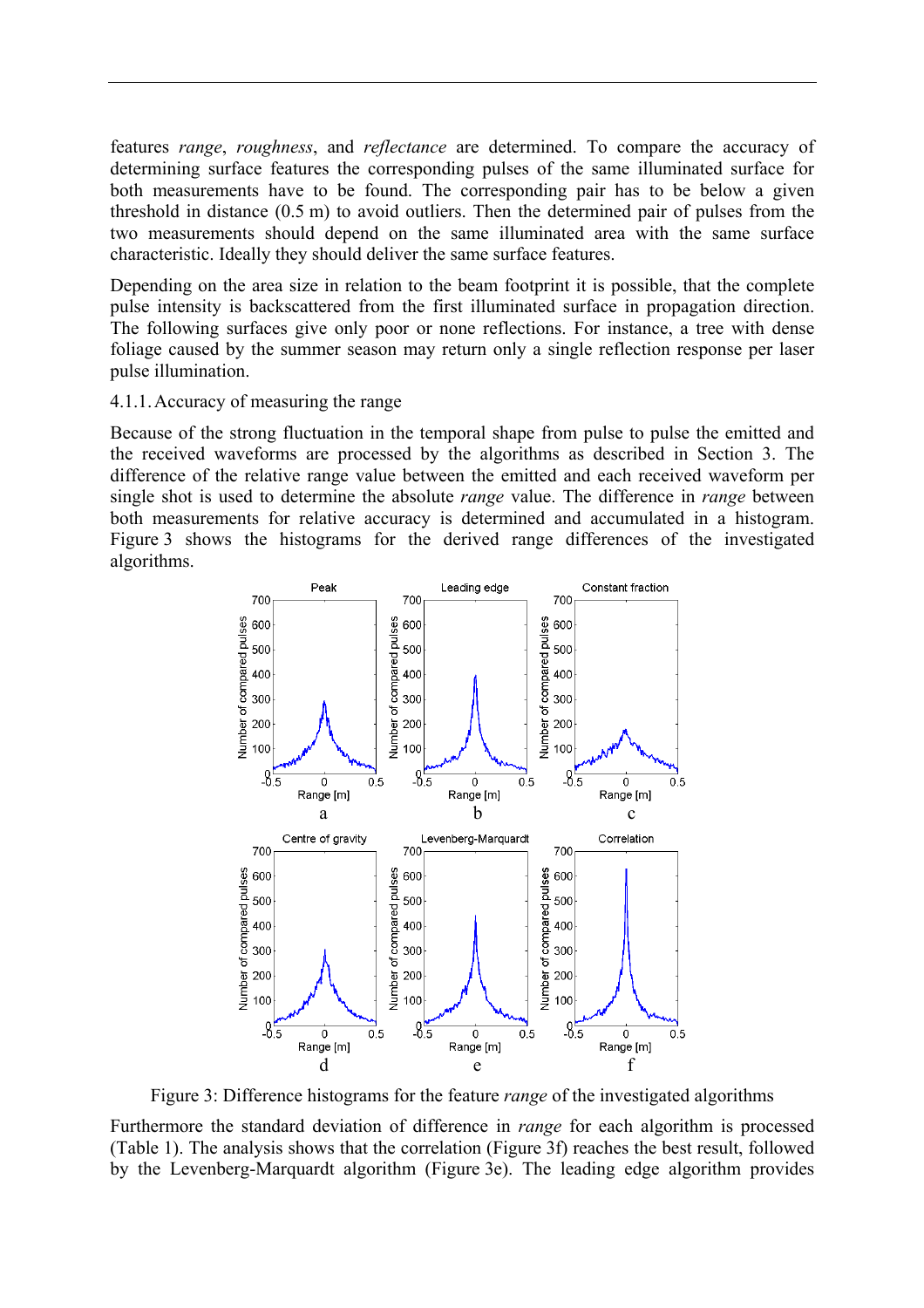good results caused by the steepness of the pulse waveform from the used laser system (Figure 3b). Poor accuracy performs the constant fraction algorithm (Figure 3c). The constant fraction could probably give better results if the noisy waveform would be low pass filtered. The average value of difference in *range* for all investigated algorithms is below 1 cm.

4.1.2.Accuracy of measuring the roughness

To determine the *roughness* by the width of the pulse the received waveforms are investigated and the difference between the measurements is determined. Physically the width for the received pulses stays the same for a plane surface illuminated perpendicular to the beam propagation or increases for rough or slant surfaces. In Figure 4 the results of the roughness differences of the investigated algorithms are depicted.



Figure 4: Difference histograms for the feature *roughness*

In Table 1 is shown that the Levenberg-Marquardt algorithm (Figure 4b) delivers the best standard deviation of difference in *roughness* followed by the peak algorithm (Figure 4a) and the centre of gravity (Figure 4c). Even with the used high sampling rate it can be said that this feature is most difficult to estimate because of the small variations in between the single pulse measurements.

| Algorithm $\setminus$ Standard deviation | <i>Range</i> [m] | <i>Roughness</i> [m] | $Reflectance$ [%] |
|------------------------------------------|------------------|----------------------|-------------------|
| Peak                                     | 0.200            | 0.128                | 5.453             |
| Leading edge                             | 0.190            |                      |                   |
| Constant fraction                        | 0.223            |                      | $\blacksquare$    |
| Centre of gravity                        | 0.190            | 0.231                | 8.184             |
| Levenberg-Marquardt                      | 0.185            | 0.121                | 4.902             |
| Correlation                              | 0.173            |                      |                   |

Table 1: Relative feature accuracy comparing two measurements of the same scene

# 4.1.3.Accuracy of measuring the reflectance

To determine the *reflectance* by the amplitude of the pulse the received waveforms are investigated. The amplitude values are converted to *reflectance* values by assuming values in between 10% to 80%. The difference between the measurements is calculated and the relative accuracy is accumulated in a histogram. Figure 5 shows the histograms for the derived reflectance differences of the investigated algorithms.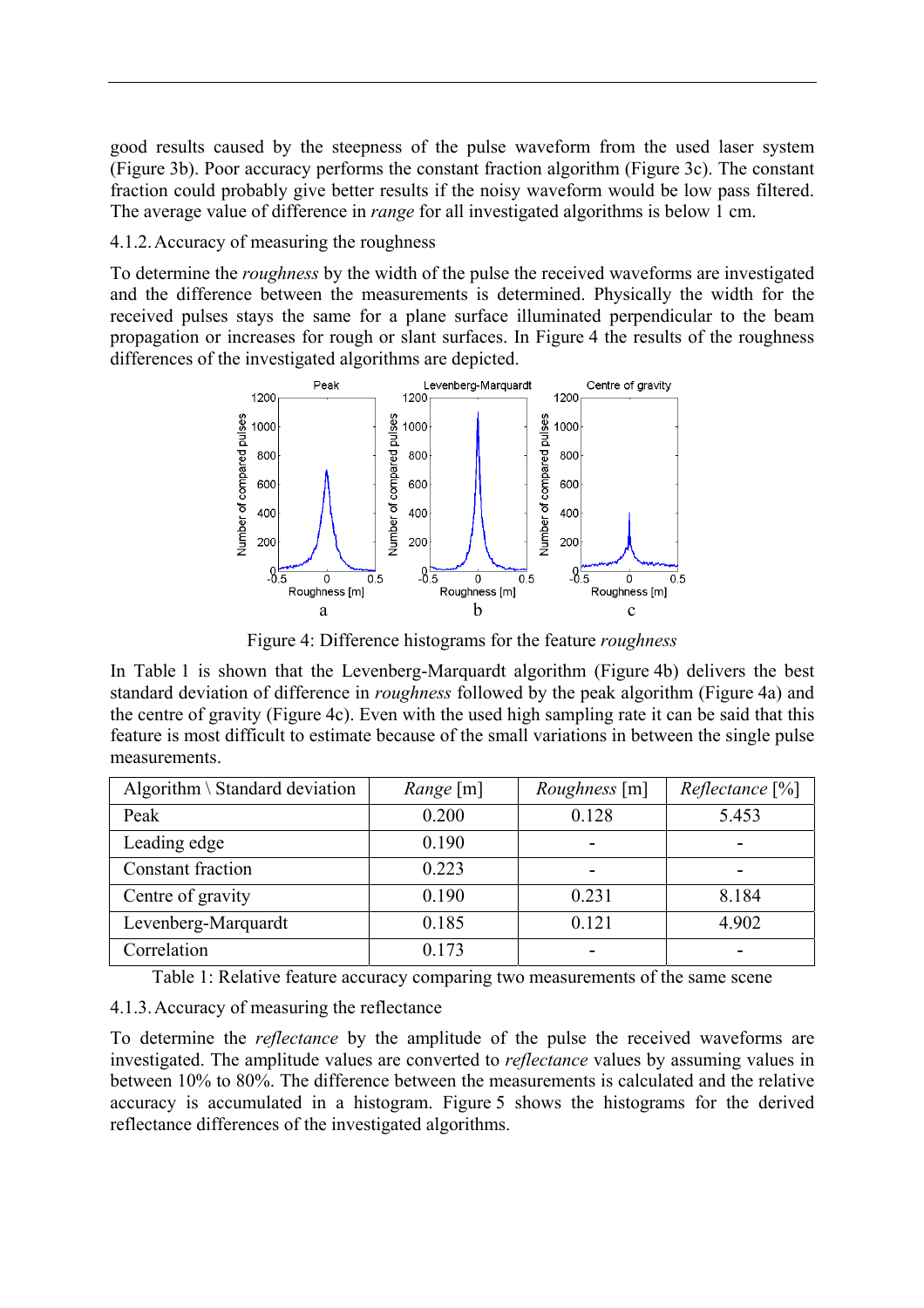

Figure 5: Difference histograms for the feature *reflectance*

The standard deviation of difference in *reflectance* for each algorithm is processed (Table 1). In Table 1 is shown that the Levenberg-Marquardt (Figure 5b) delivers a slightly better result then the peak algorithm (Figure 5a) followed by the centre of gravity (Figure 5c).

# **5. Discussion**

In this investigation we illuminate each surface twice. This gives the possibility to assess the measurement itself. Errors by inaccuracy of the used scanner unit can appear and decreases the accuracy of the achieved results. The minimum value which could be distinguished in step of range for all investigated algorithms on the scene was better than 1 cm. The highest accuracy for *range* extraction could be reached by the correlation method using the waveform of the emitted and the received pulse (Table 1). This shows that analysing the emitted and the received signal has the advantage of removing the pulse shape dependence for gaining range accuracy. In general the methods using the shape of the signal (Levenberg-Marquardt, correlation) to extract the range value give the best results (compare with Table 1 and Figure 3e,f) followed by the method using more than a single value (centre of gravity). The poorest results were reached by using a single value (peak, leading edge, constant fraction).

Analysing the surface feature *roughness* and *reflectance* the accuracy could be gained by the Levenberg-Marquardt algorithm (Table 1), because it considers the shape of the signal. Surprising and difficult to explain in these cases is the poor accuracy of the centre of gravity compared to the peak algorithm (Figure 4a,c and 5a,c). Integration over the signal should give better results than processing only single values of the signal. The feature roughness includes different elevated object surfaces within the beam corridor which lead to a mixture of different range values and increase the pulse width. This may be caused by a slanted plane, or vegetation like branches and leaves of a tree. However the amount of reflected photons is given by the pulse width and amplitude. An increasing pulse width leads to a decreasing pulse amplitude value and vice versa for the same number of photons. Therefore, for estimating the roughness or reflectance features of a surface the pulse width and amplitude have to be known. Only estimating amplitude of a pulse without considering this dependent will lead to inaccurate and noisy reflectance values.

The results we achieved by the experiments are valid for our system, but for general investigations they can be used to optimise pulsed laser systems. We investigated a scene with typical urban objects and materials. For other type of objects (e.g. glacier or specific plants) the analysis can be adapted.